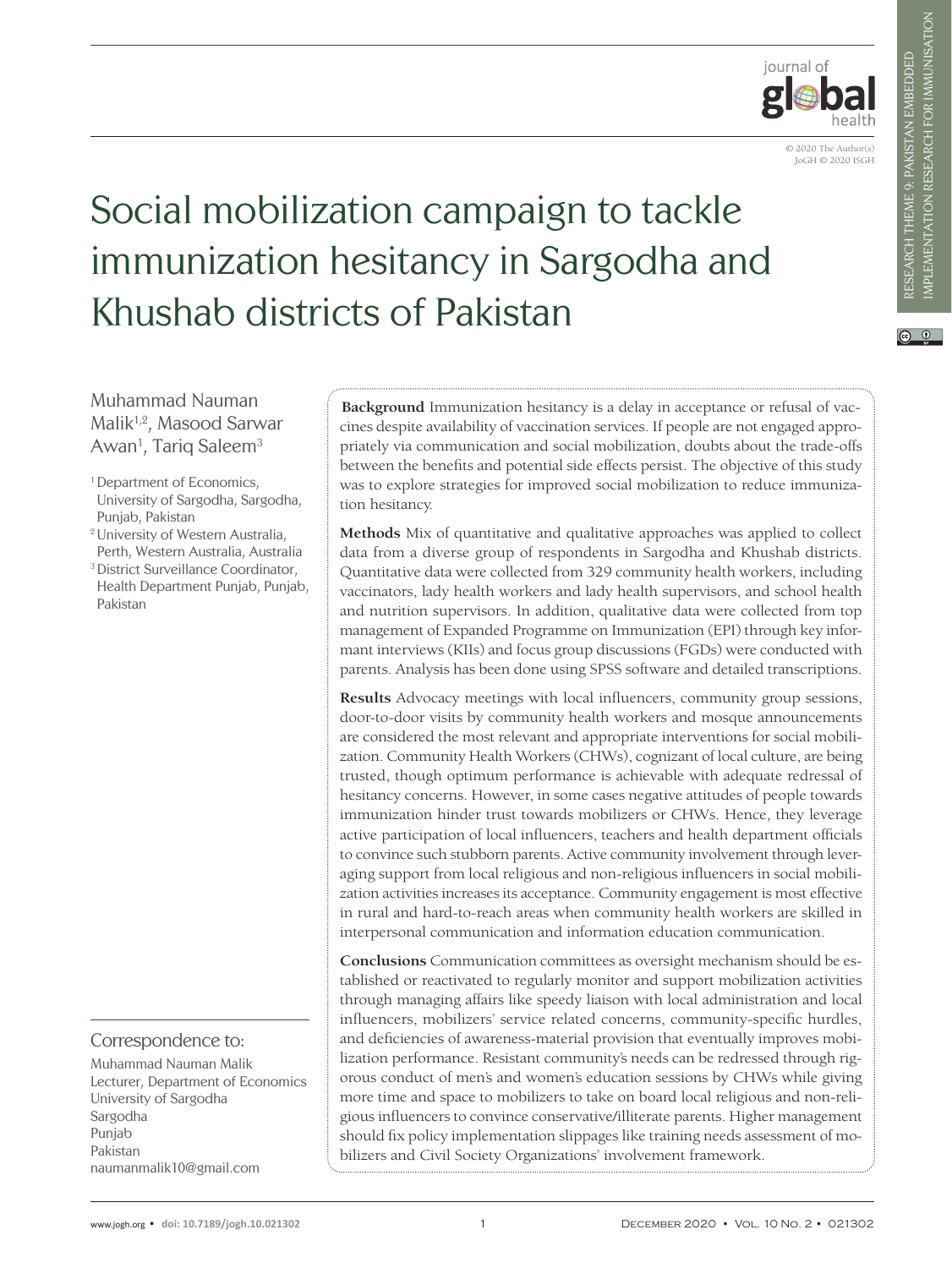In Pakistan, the rate of fully immunized children remained at 82% during the period 2014–2015 against the national target of 90% [\[1\]](#page-10-0), and in its most populist Punjab province the rate remained at 81% [\[2](#page-10-1)]. Immunization hesitancy exists among people in different parts of Pakistan. Blatant refusals are diminishing and now are being replaced with 'immunization hesitancy' in which parents are weighing the arguments for and against vaccination, which is observed in South Asia [\[3](#page-10-2)]. This hesitancy may not be addressed by the demand generation or mobilization activities of the Expanded Programme on Immunization (EPI) [[4\]](#page-10-3). Hence, it is important to identify system failures in social mobilization campaign as an intervention against immunization hesitancy which is based upon various social and economic reasons [\[5](#page-10-4)].

Under-coverage of immunization in Pakistan is caused by both demand and supply factors such as poverty, competing family priorities, perceived benefits from the health services, acceptability of immunization services, problems with the outreach services and availability of services [[4\]](#page-10-3).

Immunization hesitancy refers to the delay in acceptance or refusal of vaccination despite availability of vaccination services. It is complex and context specific, varying across time, place and vaccines, and influenced by factors such as complacency, convenience and confidence [[6](#page-10-5)[-9](#page-10-6)]. Interventions that tackle demand-side challenges include knowledge generation and awareness-raising activities, communication campaigns and provision of incentives to seek care [\[10](#page-10-7)]. Lack of awareness and misconception eliminates the demand for immunization of children, especially in deprived and marginalized groups [\[11](#page-10-8)]. Furthermore, it is observed that on the ground, EPI staff face many difficulties in flood prone areas, and problems with security issues, incorrect understanding of vaccinations in areas or within groups with low socio-economic and education levels [\[12](#page-10-9)]. Social mobilization campaigns that are sufficiently planned, funded and integrated with service delivery can help in immunization coverage [\[13](#page-10-10)]. The success of vaccination programmes depends upon people having sufficient knowledge to make an informed decision to receive appropriate vaccines [\[14,](#page-10-11)[15](#page-10-12)]. Immunization decision-making is a complex process susceptible to many factors. If people are not engaged appropriately through appropriate design and implementation of social mobilization activities for generating demand, doubts about the trade-offs between the benefits and harms of vaccination and fears about side effects persist [\[16](#page-10-13)-[20\]](#page-10-14). Knowledge and awareness through successful intervention often increase coverage of child immunization [\[21,](#page-10-15)[22](#page-10-16)]. It is required to assess social mobilization campaign of EPI for its good practices and deficiencies.

The overarching objective of this study was to explore strategies for improving social mobilization campaign activities to decrease immunization hesitancy. This study particularly explored issues around **appropriateness/relevance, acceptability and fidelity** of social mobilization campaign activities.

# **METHODS**

# Theoretical framework

For this research, we applied a theoretical framework illustrating that the demand generation activities of EPI staff at grass root level works as an intervention to decrease immunization hesitancy if intervention is appropriate to context, acceptable and as per given policy (fidelity) [[23-](#page-10-17)[25](#page-10-18)]. **[Figure 1](#page-2-0)** shows that at implementation stage, higher management, CHWs and community are involved that serves as a conduit for legislation to pursue immunization hesitancy. 'Appropriateness' is judged by the intensity of appropriateness of mobilization activities to the local context of immunization hesitancy. 'Acceptability' is judged by the trust that people conferred on the local mobilizers, community involvement in activities and the acceptance of new changes in the programme by CHWs. 'Fidelity' tells whether policy document had been adhered or not. We aimed to ask CHWs (LHW, LHS, Vaccinators and SHNS) and parents (community) about appropriateness and acceptability, and higher management and CHWs about fidelity (**[Figure 1](#page-2-0)**).

# Study design

Both quantitative and qualitative approaches were used to collect data from a diverse group of respondents. Semi-structured questionnaire was used to collect data from different stakeholders involved in a social mobilization campaign at the union council level, such as school health and nutrition supervisors (SHNSs), lady health supervisors (LHSs), lady health workers (LHWs) and vaccinators. Union Council (UC) is a lowest administrative hierarchical level where EPI and Basic Health Unit (BHU) staff are supposed to conduct their mobilization activities. Questionnaire for CHWs covered the topics of the degree of appropriateness for mobilization activities in the local context, acceptability and trust that people conferred on the local mobilizers, community involvement in activities, and the acceptability of new changes in programme by CHWs. In addition, questions were asked about adherence, frequency of activities, quality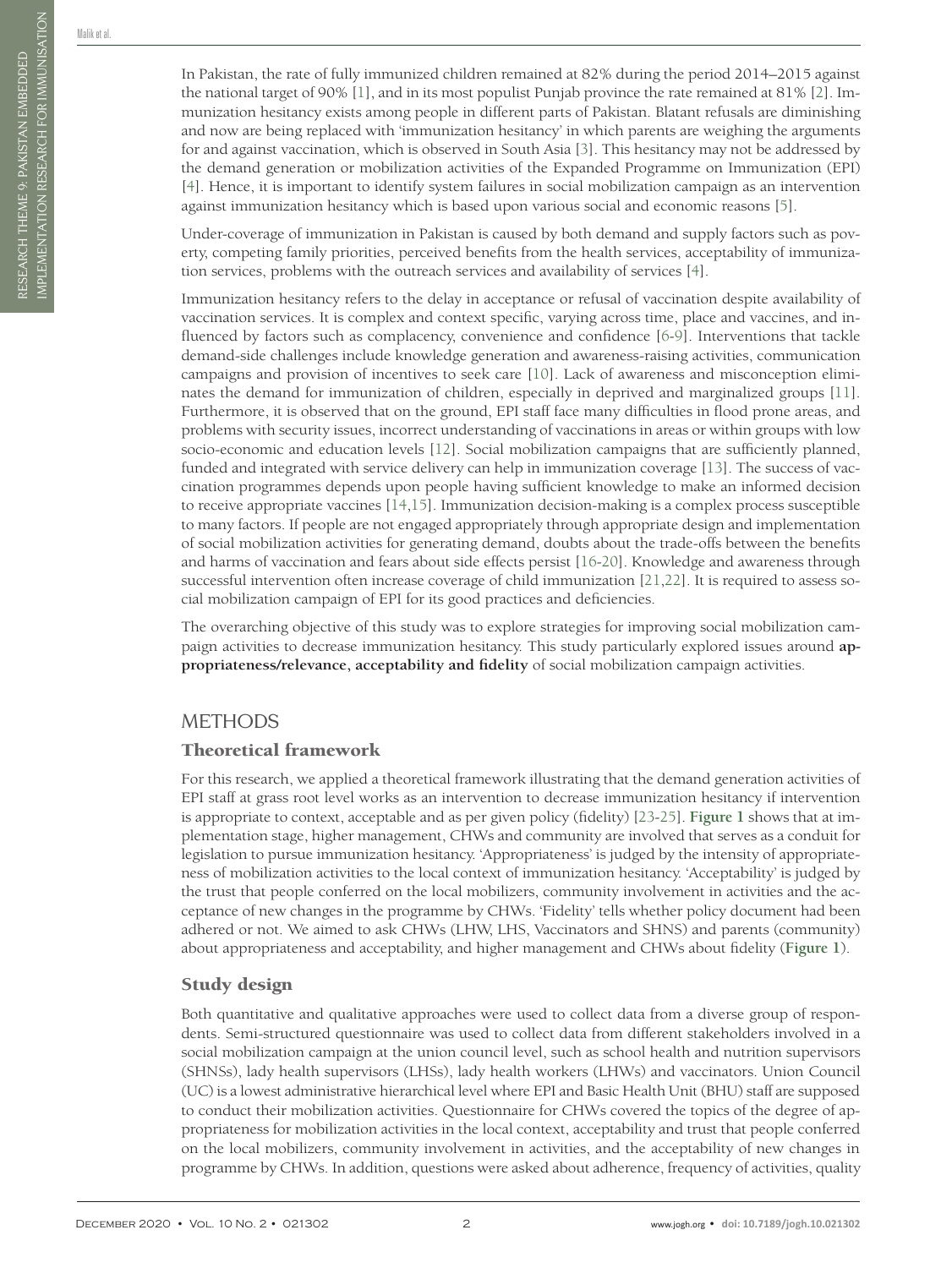

of performance, effectiveness of collaborators in relation to their envisioned role, and suggestions for im-

In addition, Focus-Group Discussions (FGDs) were conducted with community members to find out their general perception regarding the overall appropriateness and acceptability of mobilization activities. This helped in the interpretation of the survey results and was needed to triangulate the FGD findings to gain a more meaningful interpretation of survey results. Semi-structured Key-Informant Interviews (KIIs) were conducted with the higher management of EPI in the provincial capital

provement.

<span id="page-2-0"></span>

**Figure 1.** Social mobilization activities, implementation and their impact on immunization hesitancy (authors' own illustration).

city of Lahore, which provided information on what has been achieved and what has not in relation to national and provincial communication policy implementation. These in-depth interviews primarily focused on questions related to policy implementation. Questionnaire tools of survey, FGDs and interviews were built after going through past literature of immunization, social mobilization, implementation research and policy documents.

#### Study sites

The study sites were Sargodha and Khushab districts of Punjab Province, where survey and FGDs were conducted. The full immunization coverage rates in Sargodha and Khushab districts are 68% and 66%, respectively [[1\]](#page-10-0). Sargodha and Khushab districts are composed of 7 and 4 *tehsils* (sub-districts), and 161 and 51 union councils, respectively [\[24\]](#page-10-19). Each of the union councils is provided with at least one BHU.

# Sampling and sample size

For quantitative survey four types of respondents (SHNS, LHS, LHW and vaccinator) from each BHU were interviewed. Fifty BHUs were selected, each in a different union council from both Sargodha and Khushab districts, by using the probability proportional to size (PPS) methodology as the sampling technique for the survey (**[Table 1](#page-2-1)**).

| <b>DETAILS OF BHUS</b>               |                            |                   |                      | <b>DETAILS OF TYPE OF RESPONDENTS</b> |                |                |                |       |  |  |  |  |
|--------------------------------------|----------------------------|-------------------|----------------------|---------------------------------------|----------------|----------------|----------------|-------|--|--|--|--|
| Sr. No.                              | Tehsil (sub-district) name | <b>Total BHUs</b> | <b>Selected BHUs</b> | <b>SHNSs</b>                          | <b>LHSs</b>    | <b>LHWs</b>    | vaccinators    | Total |  |  |  |  |
| Sargodha District                    |                            |                   |                      |                                       |                |                |                |       |  |  |  |  |
| 1                                    | Sargodha                   | 45                | 20                   | 20                                    | 19             | 20             | 19             | 78    |  |  |  |  |
| 2                                    | Sillanwalli                | 16                | 6                    | 6                                     | 6              | 6              | 6              | 24    |  |  |  |  |
| 3                                    | Shahpur                    | 12                | $\overline{4}$       | $\overline{4}$                        | $\overline{4}$ | $\overline{4}$ | $\overline{4}$ | 16    |  |  |  |  |
| 4                                    | Sahiwal                    | 12                | 5                    | 5                                     | 5              | 5              | $\overline{5}$ | 20    |  |  |  |  |
| 5                                    | Kot Momin                  | 16                | $\overline{7}$       | 7                                     | 7              | $\overline{7}$ | 7              | 28    |  |  |  |  |
| 6                                    | Bhalwal                    | 14                | 6                    | 6                                     | 6              | 6              | 6              | 24    |  |  |  |  |
| 7                                    | Bhera                      | $\mathsf{Q}$      | $\overline{2}$       | $\overline{2}$                        | $\overline{2}$ | $\overline{2}$ | $\overline{2}$ | 8     |  |  |  |  |
| Sub-total Sargodha District          |                            | 124               | 50                   | 50                                    | 49             | 50             | 49             | 198   |  |  |  |  |
| Khushab District                     |                            |                   |                      |                                       |                |                |                |       |  |  |  |  |
|                                      | Khushab                    | 16                | 23                   | $\mathcal{O}$                         | 13             | 23             | 23             | 59    |  |  |  |  |
| 2                                    | Quaidabad                  | 07                | 08                   | $\mathcal{O}$                         | $\overline{4}$ | 8              | 8              | 20    |  |  |  |  |
| 3                                    | Noorpur Thal               | 12                | 11                   | $\circ$                               | 7              | 11             | 11             | 29    |  |  |  |  |
| $\overline{4}$                       | Naushera                   | 8                 | 8                    | $\mathcal{O}$                         | 7              | 8              | 8              | 23    |  |  |  |  |
| Sub-total Khushab District           |                            | 43                | 50                   | $\mathcal{O}$                         | 31             | 50             | 50             | 131   |  |  |  |  |
| Total Sargodha and Khushab districts |                            | 167               | 100                  | 50                                    | 80             | 100            | 99             | 329   |  |  |  |  |

<span id="page-2-1"></span>**Table 1.** BHUs and type of respondents in Sargodha and Khushab districts

BHU – basic health unit, SHNSs – school health and nutrition supervisors, LHSs – lady health supervisors, LHWS – lady health workers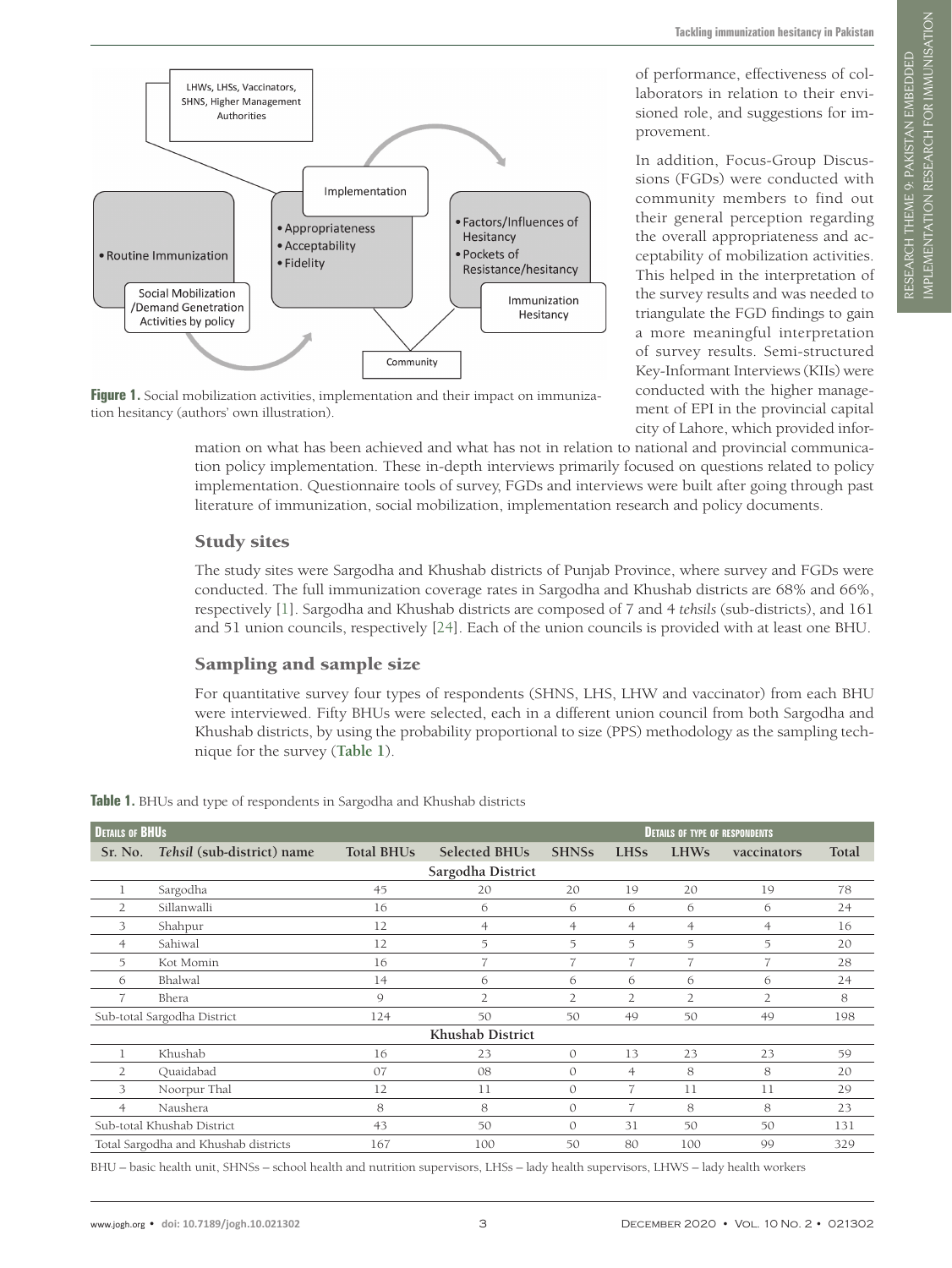Malik et al.

The aim was to have for each selected BHU, one respondent from each type of four respondents, which held true for Sargodha District. However, in Khushab District, the planned respondents fell short due to different reasons including vacant positions of SHNS and more than one BHU under the same LHS. Convenience sampling was used for FGDs and KIIs. One FGD comprised of 10 members was conducted with community members/parents having children less than 5 years of age in each district, along with two interviews with the higher management of EPI Punjab in Lahore.

#### Data collection and analysis

Survey of health workers was undertaken in august and september of 2017. Pretesting of the questionnaire was done in two BHUs (one in each district) and with all four types of respondents in each BHU. The closed ended questions were provided with options such as Very poor, Poor, Average, Good and Very good, or Don't use; Very rarely, Rarely, Occasionally, and Frequently; or Not effective, Least effective, Moderately effective and Most effective. Responses of open-ended questions were coded later for analysis. Post graduate students of University of Sargodha, Pakistan under the team leadership of faculty members conducted face-to-face interviews of health workers in field survey. Later, data editing was done with subsequent entry of it in SPSS computer software package. Later, the analysis of quantitative data was completed in terms of percentage measure of the responses. One of us (MNM) conducted both FGDs and KIIs but (MSA) remained in FGDs only to initiate and as listener in discussions. Both have no conflict of interest or bias given their professional and personal affinities. We conducted two FGDs of 10 participants/parents who have children of less than 5 years age in each district's randomly chosen union council. We solicited help from union council's councillor (political representative) to work as field mobilizer and asked him to randomly get acceptance of parents for participation in FGD. On the specified day, we randomly chose 10 parents from the list of parents who gave willingness to councillor for participation. FGDs and KIIs were recorded and later transcriptions were cross-checked by an expert in public health and implementation research, who was neither in FGDs and KIIs nor had any conflict of interest with EPI organization and survey areas. FGDs brought out opinion of community about implementation (**[Figure 1](#page-2-0)**). The two KIIs with the officials of higher management of EPI were semi-structured interviews which were devised to ask about the implementation of prevalent national communication strategy for immunization [\[25](#page-10-18)] (**[Figure 1](#page-2-0)**). Same procedure was adopted for the interpretation of KIIs as was for FGDs. The result's section is fairly distributed among the three implementation research assessment parameters; appropriateness, acceptability and fidelity [[23\]](#page-10-17). Appropriateness would tell us about the relevance of different social mobilization activities with suggestions; Acceptability would inform acceptability level of CHWs by the community, level of community involvement in social mobilization activities with suggestions to increase the potential of CHWs to adapt to new changes in activities. Fidelity means the degree to which an intervention was implemented as it was designed in an original protocol, plan or policy. National Communication Strategy for Routine Immunization Pakistan would be our benchmark to check implementation at community level.

# Ethical approval

Ethical approval was obtained from the Institutional Review Board (IRB) of Health Services Academy (HSA), Islamabad to conduct this study. Prior to each quantitative interview, FGD and KII, verbal consent was obtained from the respondents.

# RESULTS

The results section is divided in three themes covering study's objectives named as appropriateness, acceptability and fidelity. Each theme is further sub-divided in evidences.

# Appropriateness or relevance of the social mobilization activities

Among the four types of respondents in this study, the majority of SHNSs (50%), LHSs (55.6%) and LHWs (77.8%) consider advocacy meetings as a very good strategy, while the majority of vaccinators (57.1%) rated it average against immunization hesitancy (**[Figure 2](#page-4-0)**).

All categories of respondents are in favour of community meetings (**[Figure 3](#page-4-1)**). 66.7% LHWs, 62.5% LHSs and 36.8% vaccinators reported it as very good and 60% SHNS and 34.2% mentioned it as good.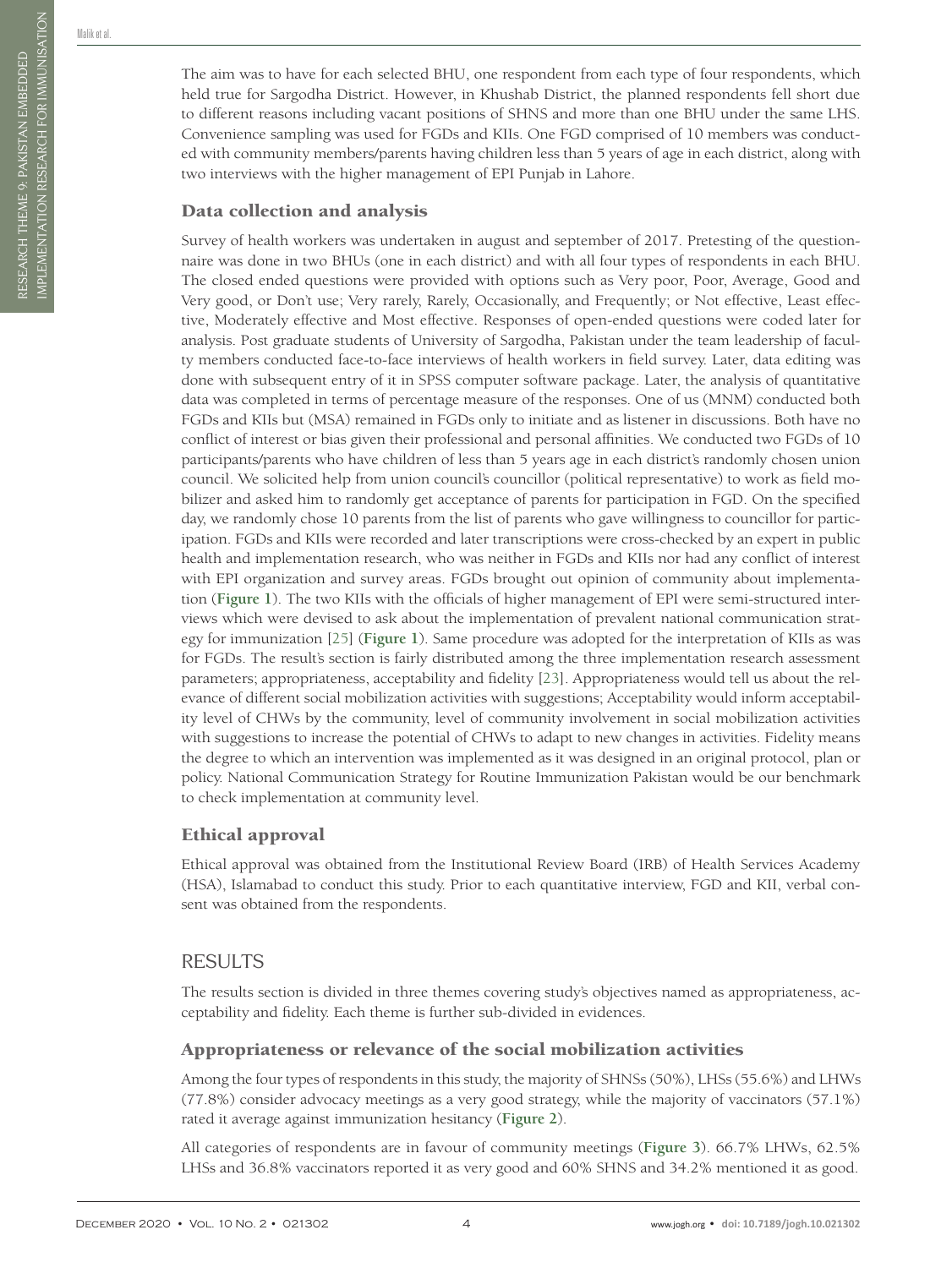**Tackling immunization hesitancy in Pakistan**

<span id="page-4-0"></span>



**Figure 2.** Appropriateness of advocacy meetings to tackle immunization hesitancy (%).

<span id="page-4-3"></span>

**[Figure 4](#page-4-2)** shows door-to-door visit is considered as one of the best strategies by 88.9% vaccinators, 69.2% LHSs and 80.0% LHWs as very good and 99% SHNS mentioned it average in sensitizing community members to immunization hesitancy. **Average Good Very good LHW** 20 80 **Vaccinators** 2,4 65,9 31,7

<span id="page-4-1"></span> $80$ 

100% respondents endorsed that health session activity as a very good strategy to address immunization hesitancy. **Vaccinator** 11,1 88,9 ondents endorsed that health session activity as a very good strategy to address immuni

100% LHWs and 50% LHSs rated it as a very good strategy. 65.9% vaccinators endorsed it as good one (**[Figure 5](#page-4-3)**). Overall, in FGDs, there was a common voice of endorsement of social mobilization activities as appropriate and relevant.

<span id="page-4-2"></span>

**Figure 4.** Appropriateness of door-to-door visits for tackling immunization hesitancy (%).



To improve relevance, 22% of the total respondents in quantitative survey suggested to increase the frequency of social mobilization activities (**[Figure 6](#page-5-0)**).

About 14% of the respondents mentioned that government should explicitly issue orders to the imam *masjids* (mosques) to explain the importance of immunization after Friday *(Jumma*) prayers so that people are reminded to abide by the schedule of the vaccination cards and vaccinators' visits to the local community. About 12% of the respondents favoured introducing community health sessions in which the local health facility team give health education on regular basis. In FGDs, there was the suggestion to use a notable person from the local area for such health education sessions where men, exclusively, are invited. As mentioned by one of the FGD participants:

*"…the government can use the presence of a notable person from the local area for health education lectures where community people should be invited".*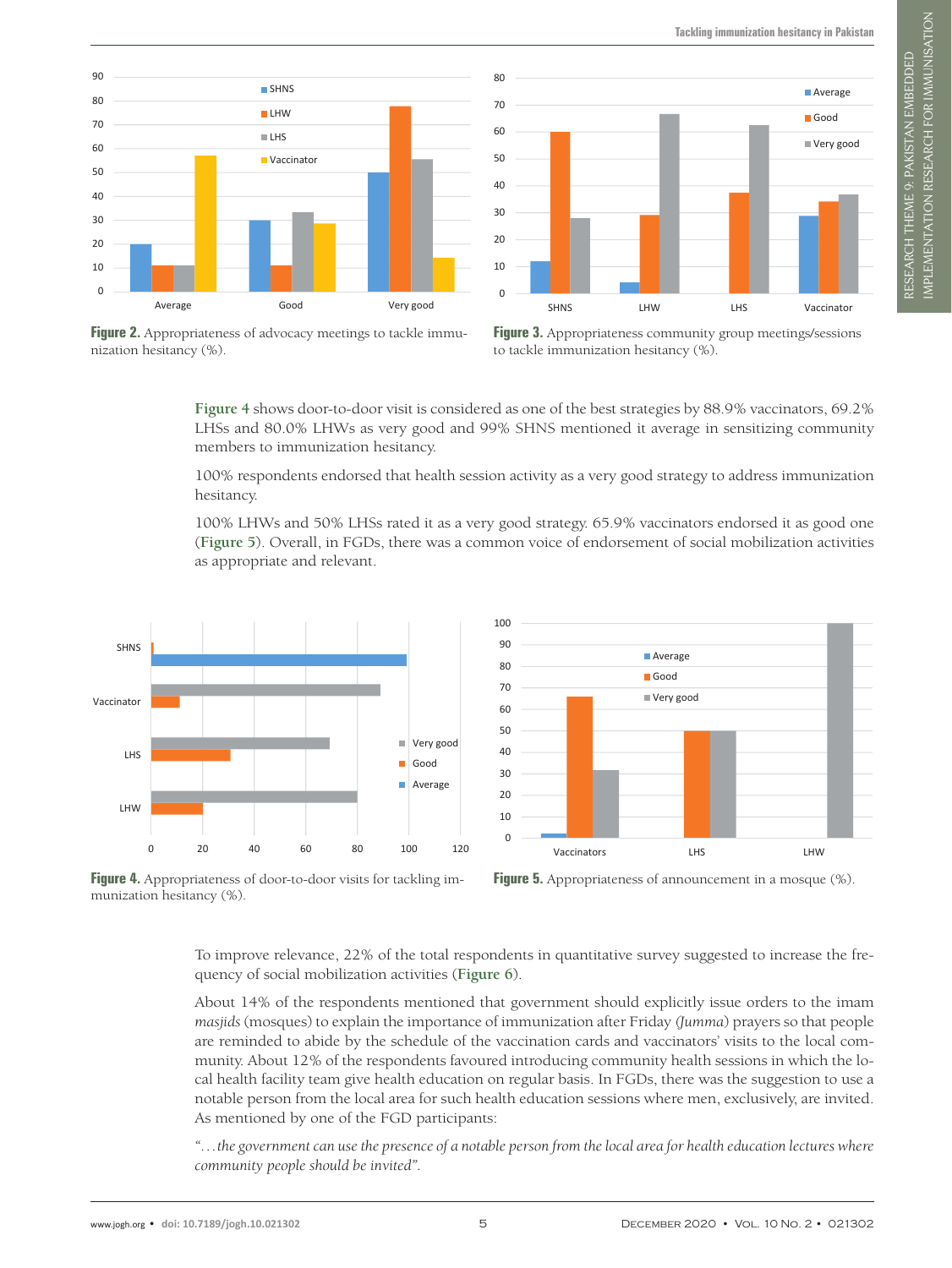

<span id="page-5-0"></span>Malik et al.

**Threat/Punishment** 10,20%



**Figure 6.** Suggestions for improving relevance of activities in the local context, percentage of respondents (%).

<span id="page-5-1"></span>

About 19% of the respondents suggested increasing funds for conducting social and community gatherings and meetings either in the budget of BHU or specific to EPI. Steps for demand generation in certain impoverished groups, such as the brick kiln community, riverine tenants and nomadic people, need to be specifically targeted to persuade them to receive immunizations. 17% of the respondents said to give these groups of people both monetary and non-monetary incentives to stick to their schedules of vaccinations.

#### Acceptability

43% and 39.7% of the respondents mentioned that the level of community trust towards health workers is good and very good, respectively. As one FDG participant responded,

*"We trust them (Community health workers)!"*

There are various reasons for this. Some 61.3% of the respondents mention that because SHNS, LHS and LHW belong to the local area, community trust towards them is strong. One of the FGD participants explained about a social mobilization staff member:

*"Yes, we know him (Community health workers) and he even meets us while moving in or out of our local area as he is native and from our local area".*

Benefits of originating from the local community also include the same local language, customs and traditions. On the question of whether local women understand the way of knowledge/information deliverance, one of the FGD participants answered,

*"Yeah! Our women understand their language and talking style, and they understand what is being communicated to them because we have same language."*

Other trust-winning factors mentioned include experience (19%), good reputation (11%) and good behaviour (9%). About 16% of the respondents felt that trust is very poor where negative attitudes toward vaccinations encourages immunization hesitancy. More than 80% of the responses fall in the category of customary norms, which covers disinterested behaviour towards government workers due to general dissatisfaction with the government. It also covers the issues where vaccinators of particular *baradari* (Extended network of relatives belonging to same caste and usually living in the same area) are not acceptable or where vaccinators are from a particular *baradari* that has any local area conflict or strife with the targeted area population.

As a means to increase immunization coverage, it was suggested by 67% of the health workers to involve more notable people from the local area (**[Figure 7](#page-5-1)**). At the same time, 14% said conducting periodic health sessions communicating health-related information.

One of the FDG participants admitted,

*"In villages, we have ignorance. Therefore, open publicity should be done as other departments do, like the agriculture department's education extension service. There should be health education awareness."*

Majority of the CHW respondents endorsed the fact that community involvement is satisfactory and impressive (**[Table 2](#page-6-0)**). As one of the FDG participants mentioned,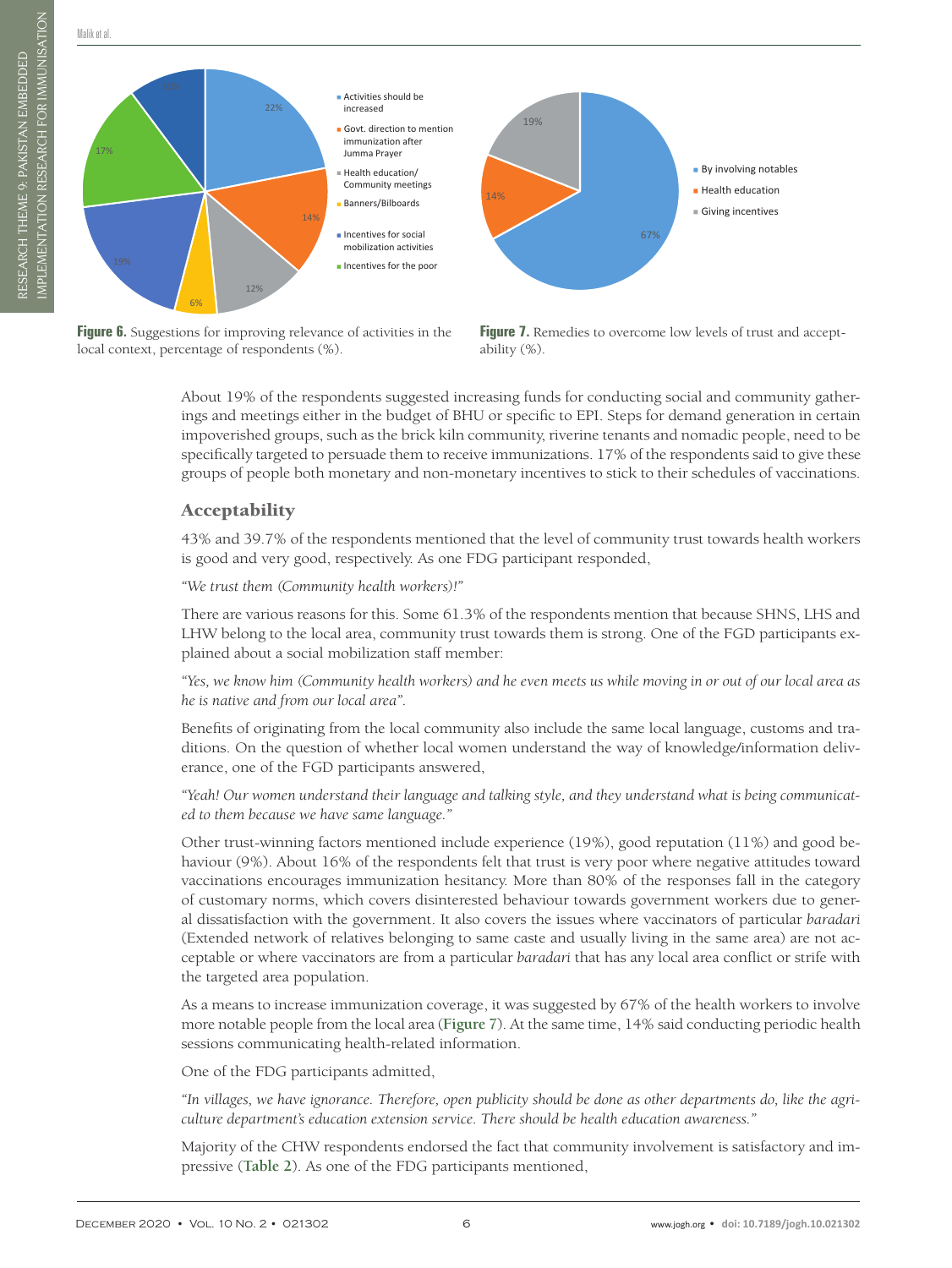#### <span id="page-6-0"></span>**Table 2.** Community involvement

| CAMPAIGN AS PER THE VIEW OF RESPONDENTS $(\%)$ | LEVEL OF COMMUNITY INVOLVEMENT IN THE SOCIAL MOBILIZATION | <b>REASONS (%)</b> |                                                                                     |      |  |  |  |
|------------------------------------------------|-----------------------------------------------------------|--------------------|-------------------------------------------------------------------------------------|------|--|--|--|
| Very Poor                                      | 16.5                                                      | Low involvement    | Stubborn/illiterate individual                                                      |      |  |  |  |
|                                                |                                                           |                    | Busy in personal work                                                               | 41.6 |  |  |  |
|                                                |                                                           |                    | Either want repeated requests or incentives                                         | 16.9 |  |  |  |
|                                                |                                                           |                    | Total (approximately) of respondents answering 'Very poor'                          | 100  |  |  |  |
| Average                                        | 28.3                                                      | High involvement   | Awareness                                                                           | 46.7 |  |  |  |
| Good                                           | 23.7                                                      |                    | Native identity                                                                     | 26.7 |  |  |  |
| Very good                                      | 31.6                                                      |                    | Experience                                                                          | 17.5 |  |  |  |
|                                                |                                                           |                    | Good reputation                                                                     | 4.2  |  |  |  |
|                                                |                                                           |                    | Good behaviour                                                                      | 5.0  |  |  |  |
|                                                |                                                           |                    | Total (approximately) for respondents answering 'Average', 'Good'<br>or 'Very good' | 100  |  |  |  |

<span id="page-6-1"></span>*"We all help and support them whatever they (EPI staff) want to do. There is no hurdle from the community."*

People who are more aware about immunization, usually individuals who are more educated, share the same native identity and have good social reputation and behaviour, have high involvement in social mobilization activities. **Higher officials and media should attend the SMC activities**



Figure 8. Suggestions for Improvement in the acceptability and adaptability of new changes in social mobilization activities (%).

<span id="page-6-2"></span>

**Figure 9.** Performance of social mobilization activities (lady health worker's opinion) (%).

About 42% respondents mentioned that people, including educated people, appear to be busy in personal work, and are not particularly interested in EPI staff activities or concerned with the general awareness and benefit of the community.

Several strategies were suggested to increase the capacity and adaptability of health workers to accept new changes in social mobilization activities (**[Figure 8](#page-6-1)**), such as no delay in the disbursement of salaries (5.5%), regularization of jobs (36%), and appointment of LHWs in areas where they are not posted (13.7%).

Another suggestion from respondents (21%) for improvement was that more trainings should be done for CHWs.

#### Fidelity

Among the different mobilization activities as prescribed by National Communication Strategy for Routine Immunization Pakistan, advocacy meetings, community meetings, announcements using mosque speakers, health sessions and door-to-door visits are currently being adhered by our respondent CHWs (**[Figure 9](#page-6-2)**).

All respondent LHWs and LHSs mentioned that health sessions organized by LHWs and mosque announcements about immunization were considered as very good strategies to tackle immunization hesitancy (**[Figure 9](#page-6-2)**). Regarding door-to-door visits and organization of community group sessions, more than 50% of the LHWs, and about 39% of LHSs found these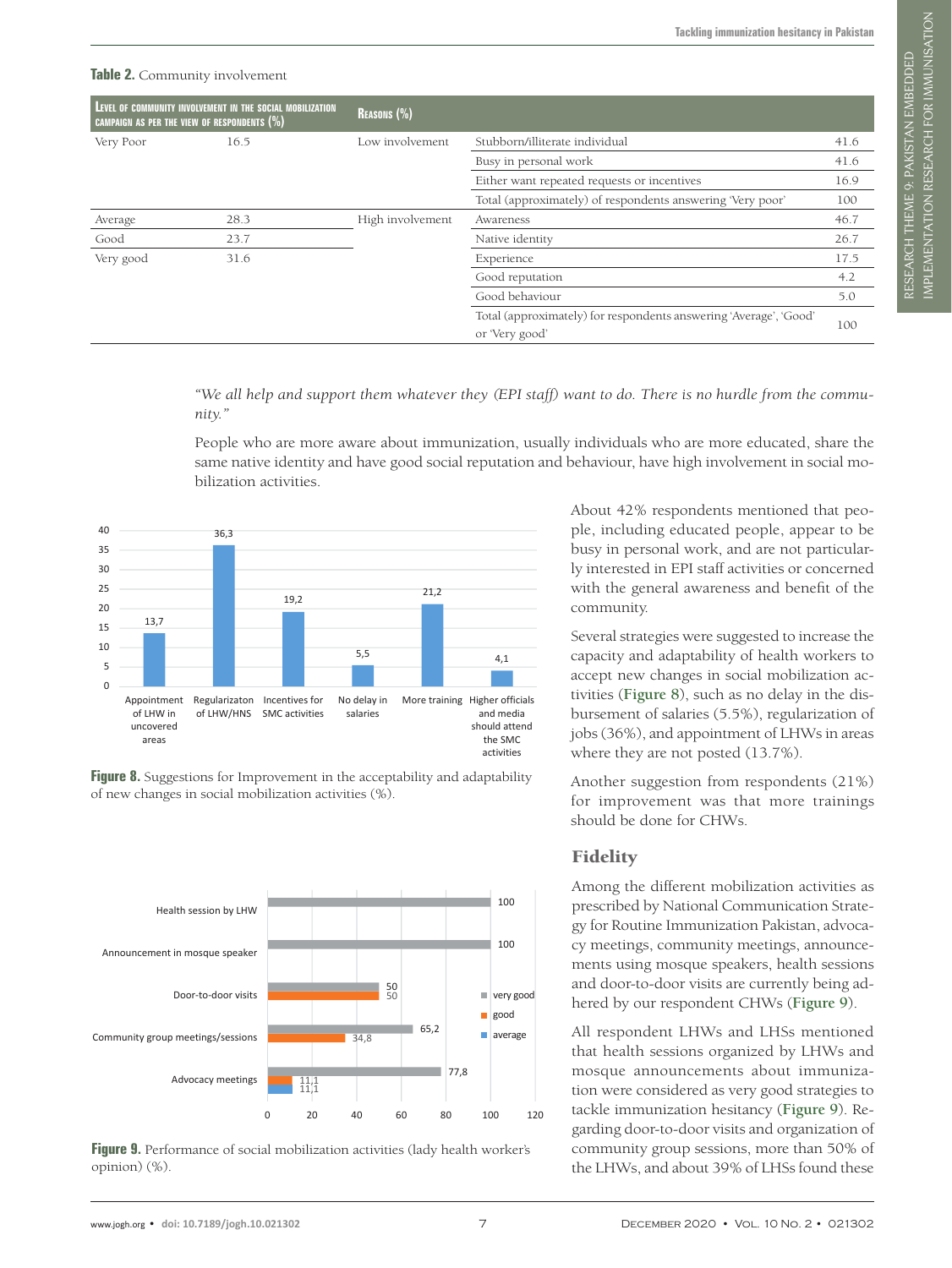**Banners/Playcards/Pamphlets** 12,4

<span id="page-7-0"></span>

Figure 10. Suggestions for improvement in the performance of social mobilization (%).

very good strategies, whereas 57% of the vaccinators found these very good strategies. About 77% of the LHWs, 73% of the LHSs and 57% of the vaccinators found advocacy meeting as very good social mobilization strategy to tackle immunization hesitancy.

As far as general suggestions for improvement of social mobilization activities (**[Figure 10](#page-7-0)**), 17% of the CHWs suggested more active participation of local social leaders to overcome immunization hesitancy. About 2% and 10% of the respondents suggested increasing the number of vaccinators and LHWs by filling vacant posts, respectively. About 13% of respondents suggested appointing LHWs in those areas that are still out of reach and currently uncovered. FGDs revealed,

*"You should convey the message of appointment of LHWs in areas where they are not working."*

About 14% of respondents suggested rationalizing the burden of LHWs, as it is very hard for them to conduct social mobilization activities in the field. Almost 14% suggested that mosques should be given clear orders to help health facility staff whereas 8.1% said that imam masjid should be made liable for reminding community members about the importance of immunization. About 12% suggested the number of pamphlets, banners and posters should be increased so that they can be displayed in the other places in the community in addition to in the BHUs.

On the question of CSO engagement, one official explicitly and comprehensively stated,

*"Very few! We may have with one or two [CSOs] only! In my view, they don't work so much. The experience of other provinces in this domain is not good and so we didn't go after them. They usually pull out from the field after six months to one year and the whole structure [of interaction and support with them] comes down."*

It is proposed to develop specific material to engage religious leaders, politicians, health care workers etc [[24\]](#page-10-19). There is already the practice of writing material with a focus on polio; however, there is no such practice of developing specific material for groups on 'regular basis' that can help address broader immunization issues at the social and community level. As one official said,

*"*Special written material is prepared only when there is some high level of resistance or refusal from the area.*"*

Similarly, it was recommended that material be developed emphasizing the importance of retaining vaccination cards, which are the only recorded means of adherence to vaccination schedules at home and serve to inform health and socio-economic surveys.

KII exposed about updating of an animated series as,

*"Yeah! we have this MEENA film* [animated film] *on routine immunization BUT it is old material* [episodes] *and not new. We show the old material to people".*

# **DISCUSSION**

This study tested social mobilization implementation against low knowledge, misdirected awareness, and socio-economic destitution whom are instilling immunization hesitancy as pointed by various studies [[11](#page-10-8)[,12,](#page-10-9)[26](#page-10-20)-[29\]](#page-11-0). This study found that advocacy meetings, community meetings, mosque announcements about immunization sessions or mentioning of immunization significance in periodic religious sermons, door-to-door visits and health sessions were appropriate and relevant to the local context of immunization hesitancy. These similar activities gave promising outcomes in India's context too [\[30\]](#page-11-1). Moreover, various reviews on mobilization activities, analysing varying country-settings, proposed the same what we practically observe in our findings [\[31-](#page-11-2)[35](#page-11-3)].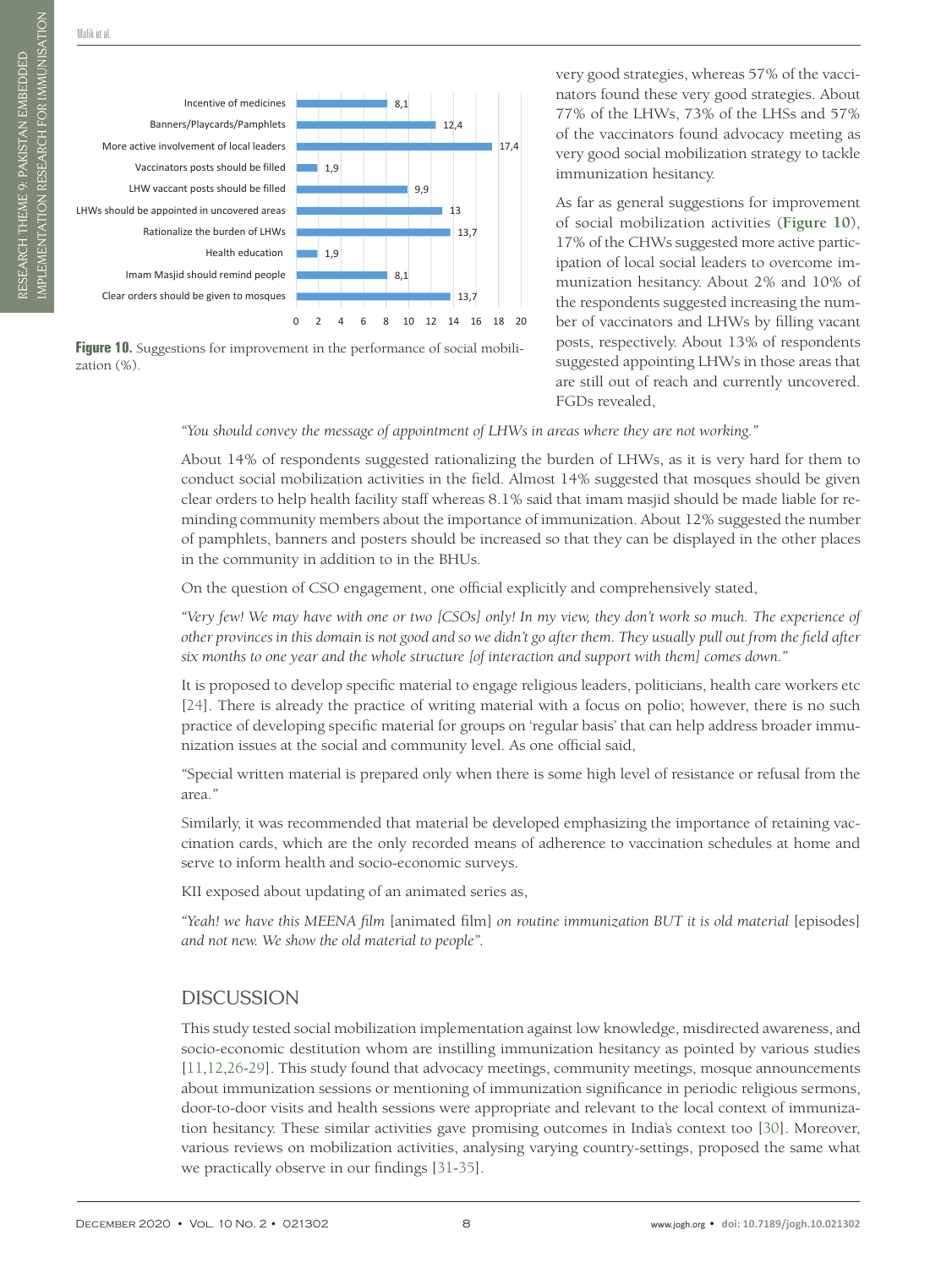Some of the community-level suggestions and study results justify the **appropriateness and relevance** of social mobilization tools including advocacy meetings and community meetings to address immunization hesitancy of people belonging to different ideas, backgrounds, ethnic identities, geographic area groups, occupation groups etc. as envisaged by the policy [\[25](#page-10-18)]. Such meetings for *dairajaat* (geographic isolated group of people from main dense village settlements and/or uncovered areas where LHWs are not working) and resistant communities were conducted by EPI/BHU staff in support of one another. Local influencers visit households known to resist or hesitate, along with EPI staff. This finding is in tune with the success of '*Bullawa Tollies'* tactic in India [[36\]](#page-11-4). In some instances, support from local administrative/ revenue department was arranged.

LHWs and LHSs organized health committees/support groups to streamline door-to-door visits and health sessions [29]. Door-to-door visits are very much relevant in the local context because often women are not being permitted by their husbands and/or in-laws to leave house during day time to attend women's meetings/health sessions arranged for awareness. Women in isolated communities like *dairajaat,* brick kiln worker communities or nomadic groups are difficult to gather (especially in the absence of any monetary or non-monetary incentives) for group awareness sessions because they are busy in their own work and live in far-flung areas [[37\]](#page-11-5). Additionally, there are various so-called religious beliefs prevalent in local areas that do not allow pregnant women to come out of house or to speak with others outside home, even in the early months after birth. Such reasons make these women the most vulnerable cases where awareness and information should be provided at home to ensure proper information on health care and immunization coverage. This finding of door-to-door visits' relevance is in tune with the revelations about Uganda and Lao PDR where husband's non-cooperative behaviour prevents correction of suspicions among their women [\[38](#page-11-6),[39](#page-11-7)].

Health sessions come under Integrated Reproductive Maternal New born Child Health Programme and they are helpful in reducing hesitancy. Here, our study found little contrasting results than that of Uganda [\[38\]](#page-11-6). Health sessions are appropriate. The environment of the health session is more intimate than 'community meetings' and more dialogue-oriented than 'door-to-door visits' as they allow for cross-discussion among women, LHSs and LHWs.

Mosque Announcements about immunization sessions and the significance of immunization are found to be appropriate and relevant, as many people are motivated by religious instruction. This tool also gained success for immunization coverage in India [\[36](#page-11-4)]. However, in some areas, this means cannot be used as *imam masjids* (local religious leaders) say that it is forbidden by the government to use the loudspeaker for anything other than *azan* (wake up call for Muslims to offer prayer in mosques). It is reported that often the announcement is not made in all the mosques related to various sects and sub-sects in the Islamic religion. Hence, the people belonging to a sect may get annoyed if the announcement is not made in the mosque of their sect. Here, community health workers try to conduct meetings with all local sectarian religious leaders using their personal connections in community to convince them about the significance of immunization.

In terms of **acceptability,** this study found that primarily native identity of community-level mobilization staff helped them to win trust of people along with good behaviour and experience in line with the findings for Venezuela where trust over EPI servicemen improve immunization coverage dismantling hesitancy [\[40](#page-11-8)]. Moreover, low community involvement in mobilization activities is often from illiterate people such as nomadic or migrated *pathan*/Afghan families, who are the least interested in attending mobilization activities. Part of the reason may be their extreme deprivation and poverty. To increase more community links, this study found that more time allocation for social mobilization in routine working hours and resources are required, as also prescribed in WHO study [[41\]](#page-11-9). This study found that LHWs' involvement is still hailed as the most acceptable new change, since the inception of EPI in 1978 [[42](#page-11-10)].

In the context of **fidelity**, this study found that activities like advocacy meetings, community meetings, mosque announcements, health sessions and door-to-door visits are being adhered on regular basis. Such adherence was not being done in similar way for SMS/voice messages, marketing on transit vehicles, local radio, public service messages in local cinemas and on TV, animated series update on CDs, and banners and billboards. Such material's exposure is crucial for immunization coverage rise in consonance with what had been found for India [\[43](#page-11-11)]. Among other envisaged social mobilization policy initiatives, this study found that communication committees had not been established whereas such committees' oversight is essential to ensure the quality and impact of communication activities as seen for Afghanistan, Nigeria and India [[44\]](#page-11-12). Civil Society Organizations (CSOs) had not been taken on-board through any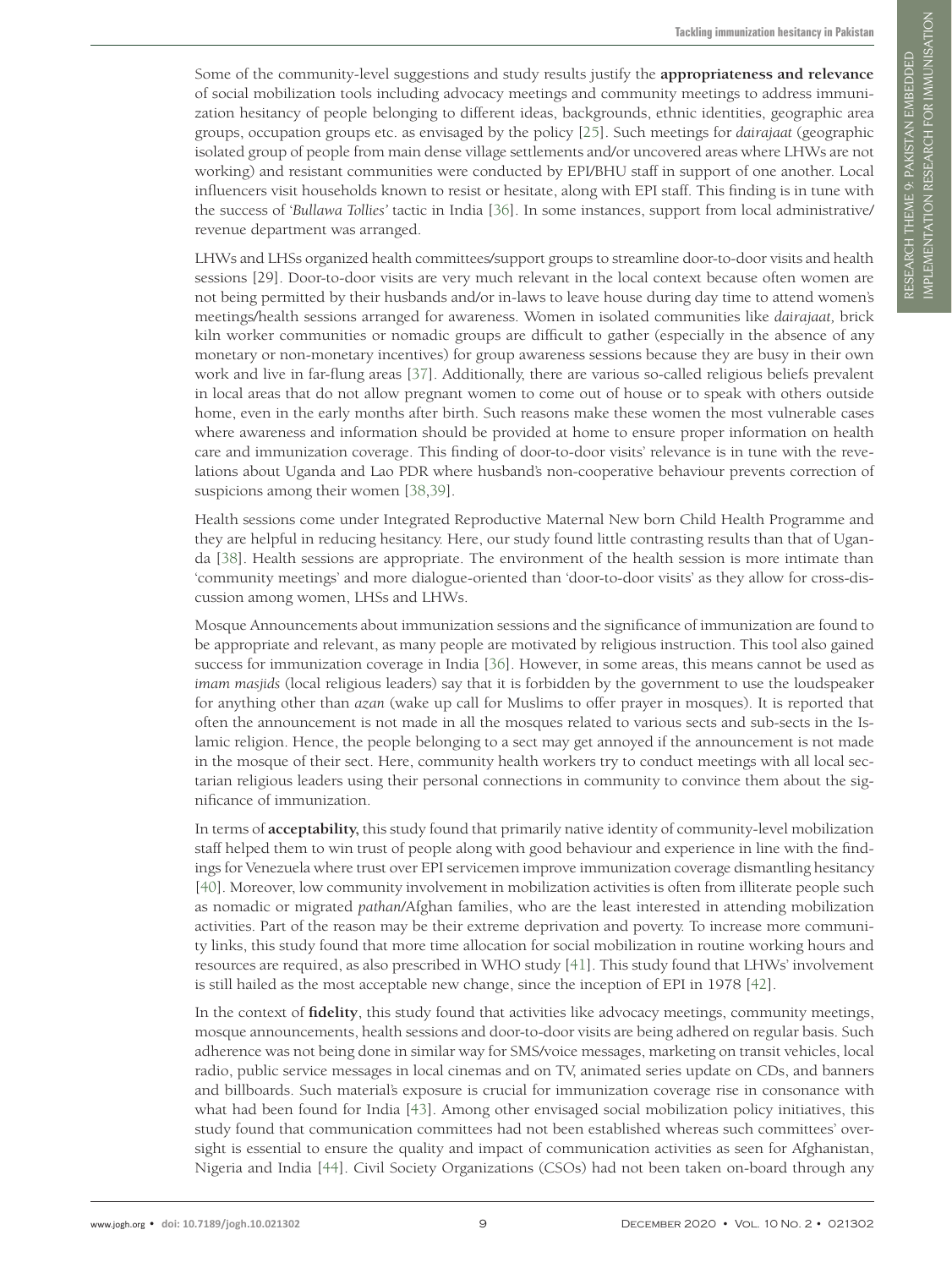formal structure. One reason might be of inconsistent nature due to their non-sustainable financial resources but in stark contrast to what in recent times Malawi did that it encouraged its non-governmental organizations which performed well in social and community mobilizations and produced bright results [[45](#page-11-13)[,46\]](#page-11-14). Training needs assessments have not been conducted yet. Monitoring of social and community mobilization activities is just on ad hoc basis. In uncovered areas, vaccinators could more easily become successful if LHWs were working in those areas. Sadly, still uncovered areas exist. Immunization significance had not been incorporated in the curriculum of primary schools as suggested in policy. LHWs needed written material with proper pictorial description to be used in health sessions and community meetings. Efforts for mobilization of resources from business community were not implemented as envisioned in policy [[25\]](#page-10-18). Hence, last but not the least, these highest level policy implementation slippages compromised the total efficacy of communication strategy and many policy parameters remained far off from the implementation stage.

This study is the first one in local contexts to assess social mobilization campaigns to combat immunization hesitancy based on the criteria of implementation research outcomes, ie, appropriateness, acceptability and fidelity. Our findings corroborate the argument that 'package' of intervention including both mobilizers and complementary-materials of mobilisation can win against immunization hesitancy [\[47](#page-11-15)[-49\]](#page-11-16).

# **CONCLUSION**

Our study recommends some tactical systemic initiatives to improve the social mobilization implementation for routine immunization of EPI.

Communication committees as support mechanism should work to analyse community-specific mobilization needs both related with mobilizers and complementary mobilization material. This mechanism can support and give more flexibility to mobilizers in making liaison with local area religious and non-religious influencers to overcome hard-core resistance pockets. At the same time, rigorous and successful conduct of education sessions by CHWs for men and women would also be possible with that liaison. Hard-core hesitant areas can be focused by these communication committees. They should micro-manage existing mobilization resources including CHWs to target those resistant communities. They can be of great help in stirring up local administration and health department attention to solve specific concerns eg, less deployment of LHWs in uncovered areas and lack of real-time local administration's instructions for political and non-political officials to help mobilizers. Use of media, public service messages, brochures, pamphlets and descriptive-cum-pictorial materials should be ensured to enable LHWs to disseminate vaccinate-related information and encourage retention of vaccination card. Such complementary materials increase mobilisation efficacy of CHWs. Education sessions should be organized with conservative and illiterate segments of the population. More time and financial resources should be reserved to implement social mobilization activities in resistant areas, and it can be possible with active vigilance of communication committees. Training needs assessment of CHWs involved in social mobilization should be conducted to arrange relevant trainings of CHWs to enhance their capacity beyond native identity's comparative advantage. CSOs should also be taken on board as supportive agent for social mobilization. Policy initiative slippages regarding training needs assessment, CSO engagement framework and liaison with businesses for funds mobilization from the higher management should be avoided in future.

**Acknowledgements:** We would like to thank Ms Ayesha Durrani (UNICEF) and Dr Babar Sheikh (Health Services Academy Pakistan) for their help. We are extremely thankful to Dr ASM Shahabuddin (UNICEF) and Dr Faraz Khalid for their valuable comments. We are obliged to the health workers, parents and officials who openly participated and make this study possible. We are also grateful to two anonymous referees for their most valuable comments.

**Funding:** This research work has financially and technically been supported by UNICEF.

**Authorship contributions:** MNM, MSA and TS conceived the study. All three were involved in the design, data collection and data analysis. Manuscript has been prepared by MNM and suggestions were made by TS and MSA. Later, all revisions and comments were incorporated by MNM.

**Competing interests:** The authors completed the ICMJE Unified Competing Interest form (available upon request from the corresponding author) and declare no conflicts of interest.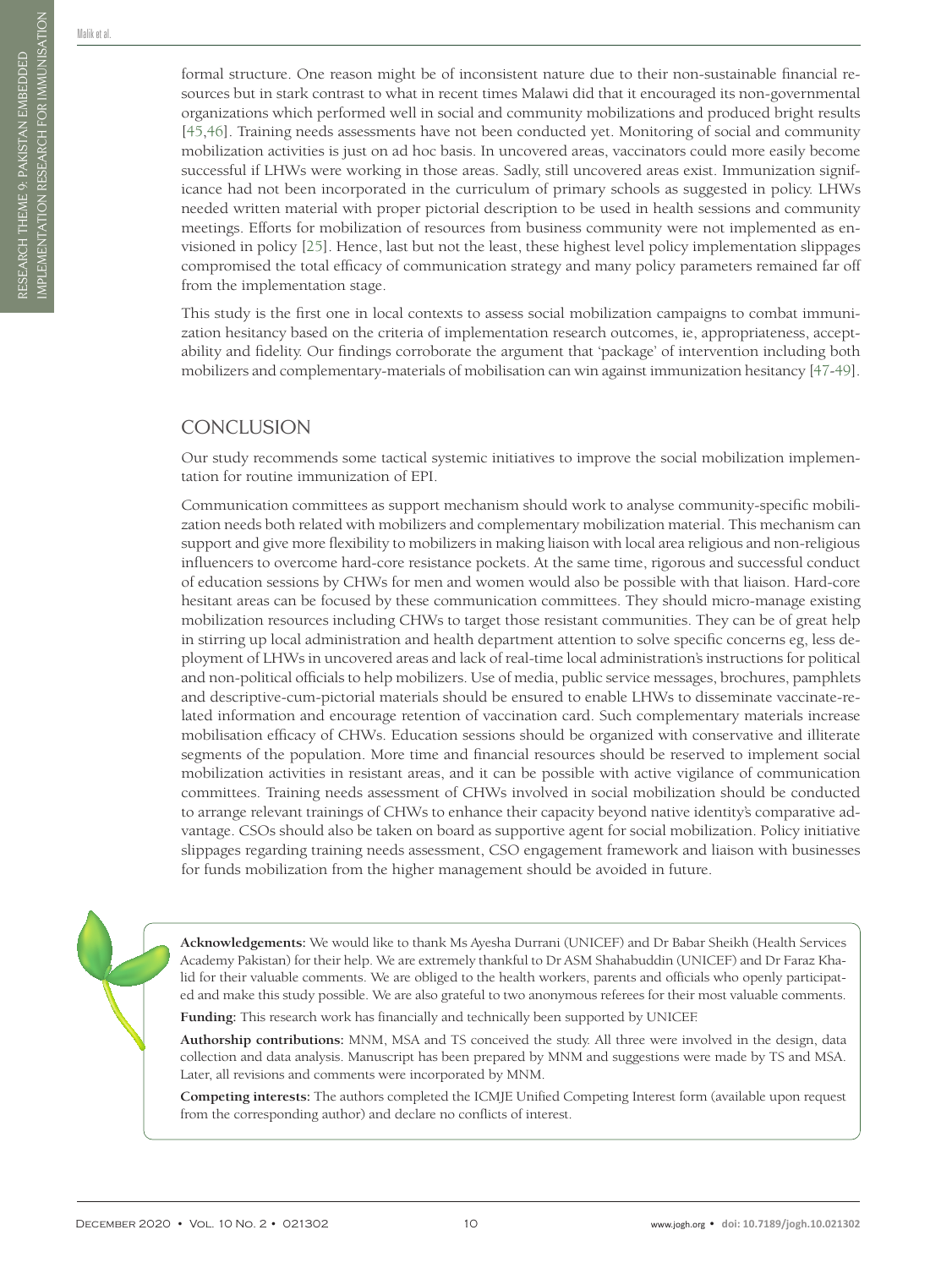- <span id="page-10-0"></span>1 Pakistan Bureau of Statistics. Pakistan Social and Living Standards Measurement Survey (2014–2015). Islamabad: Pakistan Bureau of Statistics; 2015.
- <span id="page-10-1"></span>2 Bureau of Statistics. Punjab Health Survey, Round-I, 2016. Lahore: Bureau of Statistics Punjab; 2016.
- <span id="page-10-2"></span>3 Hasman A, Noble DJ. Childhood immunisation in South Asia - overcoming the hurdles to progress. Perspect Public Health. 2016;136:273-7. [Medline:27528641](https://www.ncbi.nlm.nih.gov/entrez/query.fcgi?cmd=Retrieve&db=PubMed&list_uids=27528641&dopt=Abstract) [doi:10.1177/1757913916658633](https://doi.org/10.1177/1757913916658633)
- <span id="page-10-3"></span>4 Husain S, Omer SB. Routine immunization services in Pakistan: seeing beyond the numbers. East Mediterr Health J. 2016;22:201-11. [Medline:27334077](https://www.ncbi.nlm.nih.gov/entrez/query.fcgi?cmd=Retrieve&db=PubMed&list_uids=27334077&dopt=Abstract) [doi:10.26719/2016.22.3.201](https://doi.org/10.26719/2016.22.3.201)
- <span id="page-10-4"></span>5 Ataguba JE, Ojo KO, Ichoku HE. Explaining socio-economic inequalities in immunization coverage in Nigeria. Health Policy Plan. 2016;31:1212-24. [Medline:27208896](https://www.ncbi.nlm.nih.gov/entrez/query.fcgi?cmd=Retrieve&db=PubMed&list_uids=27208896&dopt=Abstract) [doi:10.1093/heapol/czw053](https://doi.org/10.1093/heapol/czw053)
- <span id="page-10-5"></span>6 MacDonald NE. Vaccine hesitancy: Definition, scope and determinants. Vaccine. 2015;33:4161-4. [Medline:25896383](https://www.ncbi.nlm.nih.gov/entrez/query.fcgi?cmd=Retrieve&db=PubMed&list_uids=25896383&dopt=Abstract) [doi:10.1016/j.vaccine.2015.04.036](https://doi.org/10.1016/j.vaccine.2015.04.036)
- 7 Larson HJ, Jarrett C, Schulz WS, Chaudhuri M, Zhou Y, Dube E, et al. Measuring vaccine hesitancy: The development of a survey tool. Vaccine. 2015;33:4165-75. [Medline:25896384](https://www.ncbi.nlm.nih.gov/entrez/query.fcgi?cmd=Retrieve&db=PubMed&list_uids=25896384&dopt=Abstract) [doi:10.1016/j.vaccine.2015.04.037](https://doi.org/10.1016/j.vaccine.2015.04.037)
- 8 Dubé E, Gagnon D, Nickels E, Jeram S, Schuster M. Mapping vaccine hesitancy–country-specific characteristics of a global phenomenon. Vaccine. 2014;32:6649-54. [Medline:25280436](https://www.ncbi.nlm.nih.gov/entrez/query.fcgi?cmd=Retrieve&db=PubMed&list_uids=25280436&dopt=Abstract) [doi:10.1016/j.vaccine.2014.09.039](https://doi.org/10.1016/j.vaccine.2014.09.039)
- <span id="page-10-6"></span>9 Marti M, de Cola M, MacDonald NE, Dumolard L, Duclos P. Assessments of global drivers of vaccine hesitancy in 2014-Looking beyond safety concerns. PLoS One. 2017;12:e0172310. [Medline:28249006](https://www.ncbi.nlm.nih.gov/entrez/query.fcgi?cmd=Retrieve&db=PubMed&list_uids=28249006&dopt=Abstract) [doi:10.1371/journal.](https://doi.org/10.1371/journal.pone.0172310) [pone.0172310](https://doi.org/10.1371/journal.pone.0172310)
- <span id="page-10-7"></span>10 Johri M, Pérez MC, Arsenault C, Sharma JK, Pai NP, Pahwa S, et al. Strategies to increase the demand for childhood vaccination in low- and middle-income countries: a systematic review and meta-analysis. Bull World Health Organ. 2015; 93:339-346C. [Medline:26229205](https://www.ncbi.nlm.nih.gov/entrez/query.fcgi?cmd=Retrieve&db=PubMed&list_uids=26229205&dopt=Abstract) [doi:10.2471/BLT.14.146951](https://doi.org/10.2471/BLT.14.146951)
- <span id="page-10-8"></span>11 UNICEF. Knowledge, Awareness, Practices and Behavior (KAPB) – National 2014. New York: UNICEF; 2014.
- <span id="page-10-9"></span>12 Sustainable Development Policy Institute. Poverty and social impact analysis of expanded program on immunization in Pakistan. Islamabad: Sustainable Development Policy Institute; 2014.
- <span id="page-10-10"></span>13 United States Agency for International Development. Strengthening Immunization Programs: The Communication Component. Virginia: United States Agency for International Development; 2004.
- <span id="page-10-11"></span>14 Shahrabani S, Benzion U, Yom Din G. Factors affecting nurses' decision to get the flu vaccine. Eur J Health Econ. 2009; 10:227-31. [Medline:18781347](https://www.ncbi.nlm.nih.gov/entrez/query.fcgi?cmd=Retrieve&db=PubMed&list_uids=18781347&dopt=Abstract) [doi:10.1007/s10198-008-0124-3](https://doi.org/10.1007/s10198-008-0124-3)
- <span id="page-10-12"></span>15 Knowledge transfer: Examining a public vaccination initiative in a digital age. Available: [https://ieeexplore.ieee.org/stamp/](https://ieeexplore.ieee.org/stamp/stamp.jsp?arnumber=5718730) [stamp.jsp?arnumber=5718730.](https://ieeexplore.ieee.org/stamp/stamp.jsp?arnumber=5718730) Accessed: 22 July 2017.
- <span id="page-10-13"></span>16 Casiday R, Cresswell T, Wilson D, Panter-Brick C. A survey of UK parental attitudes to the MMR vaccine and trust in medical authority. Vaccine. 2006;24:177-84. [Medline:16157422](https://www.ncbi.nlm.nih.gov/entrez/query.fcgi?cmd=Retrieve&db=PubMed&list_uids=16157422&dopt=Abstract) [doi:10.1016/j.vaccine.2005.07.063](https://doi.org/10.1016/j.vaccine.2005.07.063)
- 17 Hadjikoumi I, Niekerk KV, Scott C. MMR Catch up Campaign: reasons for refusal to consent. Arch Dis Child. 2006;91:621. [Medline:16790725](https://www.ncbi.nlm.nih.gov/entrez/query.fcgi?cmd=Retrieve&db=PubMed&list_uids=16790725&dopt=Abstract) [doi:10.1136/adc.2005.088898](https://doi.org/10.1136/adc.2005.088898)
- 18 Mills E, Jadad AR, Ross C, Wilson K. Systematic review of qualitative studies exploring parental beliefs and attitudes toward childhood vaccination identifies common barriers to vaccination. J Clin Epidemiol. 2005;58:1081-8. [Med](https://www.ncbi.nlm.nih.gov/entrez/query.fcgi?cmd=Retrieve&db=PubMed&list_uids=16223649&dopt=Abstract)[line:16223649](https://www.ncbi.nlm.nih.gov/entrez/query.fcgi?cmd=Retrieve&db=PubMed&list_uids=16223649&dopt=Abstract) [doi:10.1016/j.jclinepi.2005.09.002](https://doi.org/10.1016/j.jclinepi.2005.09.002)
- 19 Pearce A, Law C, Elliman D, Cole TJ, Bedford H; Millennium Cohort Study Child Health Group. Factors associated with uptake of measles, mumps, and rubella vaccine (MMR) and use of single antigen vaccines in a contemporary UK cohort: prospective cohort study. BMJ. 2008;336:754-7. [Medline:18309964](https://www.ncbi.nlm.nih.gov/entrez/query.fcgi?cmd=Retrieve&db=PubMed&list_uids=18309964&dopt=Abstract) [doi:10.1136/bmj.39489.590671.25](https://doi.org/10.1136/bmj.39489.590671.25)
- <span id="page-10-14"></span>20 Taylor JA, Darden PM, Brooks DA, Hendricks JW, Wasserman RC, Bocian AB, et al. Association between parents' preferences and perceptions of barriers to vaccination and the immunization status of their children: a study from Pediatric Research in Office Settings and the National Medical Association. Pediatrics. 2002;110:1110-6. [Medline:12456907](https://www.ncbi.nlm.nih.gov/entrez/query.fcgi?cmd=Retrieve&db=PubMed&list_uids=12456907&dopt=Abstract) [doi:10.1542/peds.110.6.1110](https://doi.org/10.1542/peds.110.6.1110)
- <span id="page-10-15"></span>21 Saeterdal I, Lewin S, Austvoll-Dahlgren A, Glenton C, Munabi-Babigumira S. Interventions aimed at communities to inform and/or educate about early childhood vaccination. Cochrane Database Syst Rev. 2014;11:CD010232. [Med](https://www.ncbi.nlm.nih.gov/entrez/query.fcgi?cmd=Retrieve&db=PubMed&list_uids=25408540&dopt=Abstract)[line:25408540](https://www.ncbi.nlm.nih.gov/entrez/query.fcgi?cmd=Retrieve&db=PubMed&list_uids=25408540&dopt=Abstract) [doi:10.1002/14651858.CD010232.pub2](https://doi.org/10.1002/14651858.CD010232.pub2)
- <span id="page-10-16"></span>22 Usman HR, Rahbar MH, Kristensen S, Vermund SH, Kirby RS, Habib F, et al. Randomized controlled trial to improve childhood immunization adherence in rural Pakistan: redesigned immunization card and maternal education. Trop Med Int Health. 2011;16:334-42. [Medline:21159080](https://www.ncbi.nlm.nih.gov/entrez/query.fcgi?cmd=Retrieve&db=PubMed&list_uids=21159080&dopt=Abstract) [doi:10.1111/j.1365-3156.2010.02698.x](https://doi.org/10.1111/j.1365-3156.2010.02698.x)
- <span id="page-10-17"></span>23 Peters DH, Adam T, Alonge O, Agyepong IA, Tran N. Implementation research: what it is and how to do it. BMJ. 2013; 347:f6753. [Medline:24259324](https://www.ncbi.nlm.nih.gov/entrez/query.fcgi?cmd=Retrieve&db=PubMed&list_uids=24259324&dopt=Abstract)
- <span id="page-10-19"></span>24 Bureau of Statistics. Punjab Development Statistics 2015. Lahore: Bureau of Statistics; 2015.
- <span id="page-10-18"></span>25 Ministry of National Health Services. Regulation and Coordination. National Communication Strategy for Routine Immunization Pakistan 2015–2018. Islamabad: Ministry of National Health Services. Regulation and Coordination; 2015.
- <span id="page-10-20"></span>26 Bugvi AS, Rahat R, Zakar R, Zakar MZ, Fischer F, Nasrullah R, et al. Factors associated with non-utilization of child immunization in Pakistan: evidence from the Demographic and Health Survey 2006-07. BMC Public Health. 2014;14:232. [Medline:24602264](https://www.ncbi.nlm.nih.gov/entrez/query.fcgi?cmd=Retrieve&db=PubMed&list_uids=24602264&dopt=Abstract) [doi:10.1186/1471-2458-14-232](https://doi.org/10.1186/1471-2458-14-232)
- 27 Lorenz C, Khalid M. Influencing factors on vaccination uptake in Pakistan. J Pak Med Assoc. 2012;62:59-61. [Med](https://www.ncbi.nlm.nih.gov/entrez/query.fcgi?cmd=Retrieve&db=PubMed&list_uids=22352105&dopt=Abstract)[line:22352105](https://www.ncbi.nlm.nih.gov/entrez/query.fcgi?cmd=Retrieve&db=PubMed&list_uids=22352105&dopt=Abstract)
- 28 Khan RE, Aslam I. Child immunization in Pakistan: Socio-institutional and regional aspects. Asian Journal of Economic Modelling. 2017;5:49-56. [doi:10.18488/journal.8/2017.5.1/8.1.49.56](https://doi.org/10.18488/journal.8/2017.5.1/8.1.49.56)